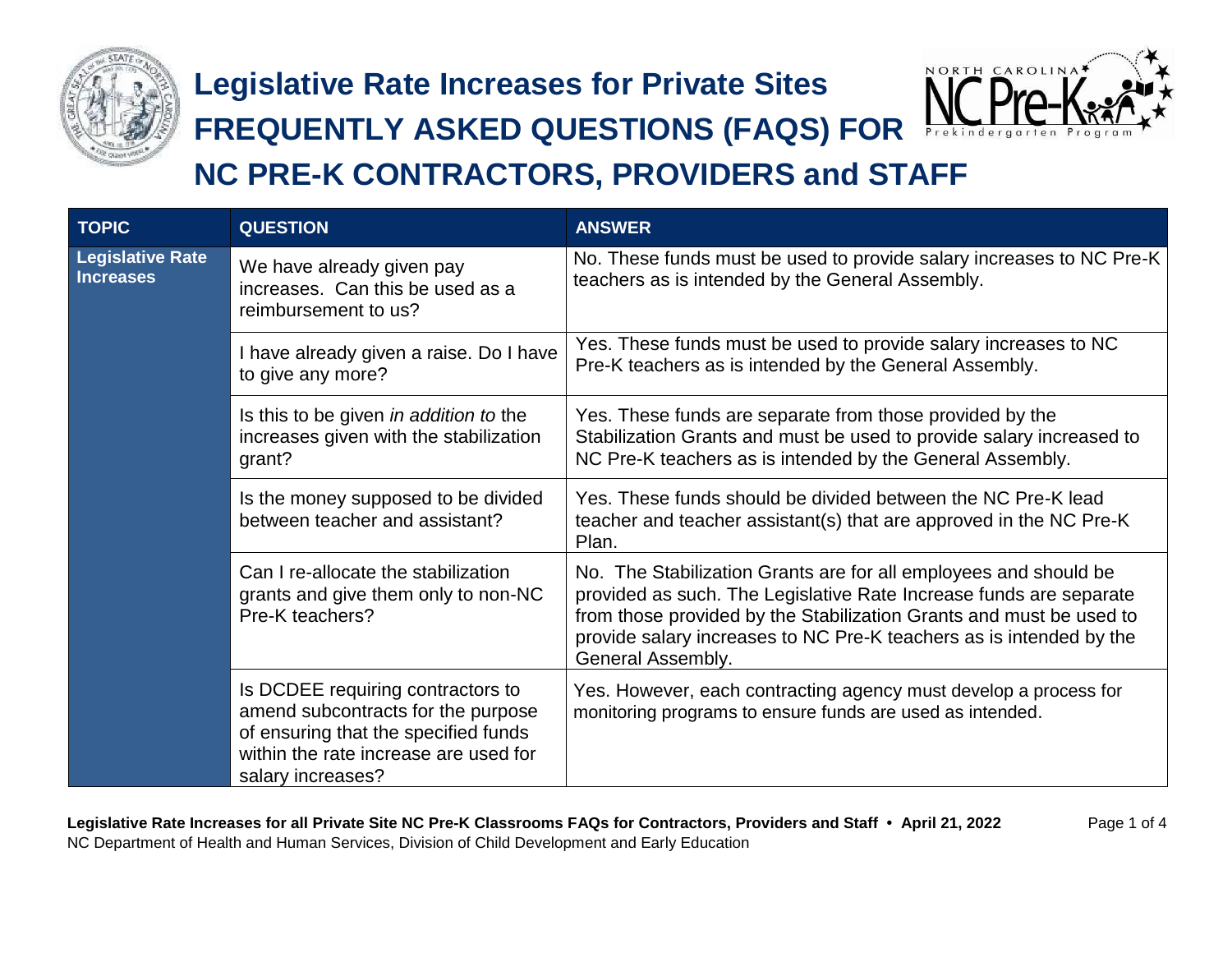| <b>TOPIC</b>                                | <b>QUESTION</b>                                                                                                                                                                                                                                    | <b>ANSWER</b>                                                                                                                                                                                                                                                                                                                                                                                    |  |  |
|---------------------------------------------|----------------------------------------------------------------------------------------------------------------------------------------------------------------------------------------------------------------------------------------------------|--------------------------------------------------------------------------------------------------------------------------------------------------------------------------------------------------------------------------------------------------------------------------------------------------------------------------------------------------------------------------------------------------|--|--|
| <b>Legislative Rate</b><br><b>Increases</b> | Is it a requirement that teacher<br>salaries be raised by a certain %?<br>Are we monitoring the additional<br>dollar amount per teacher?                                                                                                           | Teacher salaries should be increased by the amount of funds<br>provided rather than by a certain percentage of their current salary.<br>Teacher salaries should be increased by the amount of funds provided.<br>NC Pre-K sites should maintain financial records following their regular<br>practices and should ensure that this increase is reflected within them<br>for monitoring purposes. |  |  |
|                                             | Is the money shared between teacher<br>and teacher assistant or teacher<br>only? Are any other employees<br>eligible for a portion of the funds?                                                                                                   | These funds should be divided between the NC Pre-K lead teacher and<br>teacher assistant(s) that are approved in the NC Pre-K Plan. No other<br>staff are eligible to receive these funds.                                                                                                                                                                                                       |  |  |
|                                             | Is this considered a bonus since, for<br>now, it is only for two years, or are<br>sites expected to continue this rate of<br>pay in the future even if funding<br>discontinues?                                                                    | The funding provided for private site rate increases for the 21-22 and<br>22-23 program years is recurring and will be provided in future years.<br>Therefore, the increases to teacher salaries are expected to be<br>maintained.                                                                                                                                                               |  |  |
|                                             | Is there any differentiation between<br>years of experience (such as with<br>public school teachers?)                                                                                                                                              | No. NC Pre-K teachers should receive the full salary increase<br>regardless of years of experience.                                                                                                                                                                                                                                                                                              |  |  |
|                                             | If a site already pays equivalent to the<br>public-school teacher pay scale, are<br>they still eligible to receive the<br>funds? Must they still pay them to the<br>teacher if that would put the<br>teacher over maximum salary<br>anywhere else? | Yes. NC Pre-K teachers should receive the full salary increase<br>regardless of their current salary.                                                                                                                                                                                                                                                                                            |  |  |
|                                             | What documentation of teacher pay<br>are we required to collect?                                                                                                                                                                                   | NC Pre-K sites should maintain financial records following their regular<br>practices and should ensure that this increase is reflected within them<br>for monitoring purposes.                                                                                                                                                                                                                  |  |  |

Legislative Rate Increases for all Private Site NC Pre-K Classrooms FAQs for Contractors, Providers and Staff · April 21, 2022 Page 2 of 4 NC Department of Health and Human Services, Division of Child Development and Early Education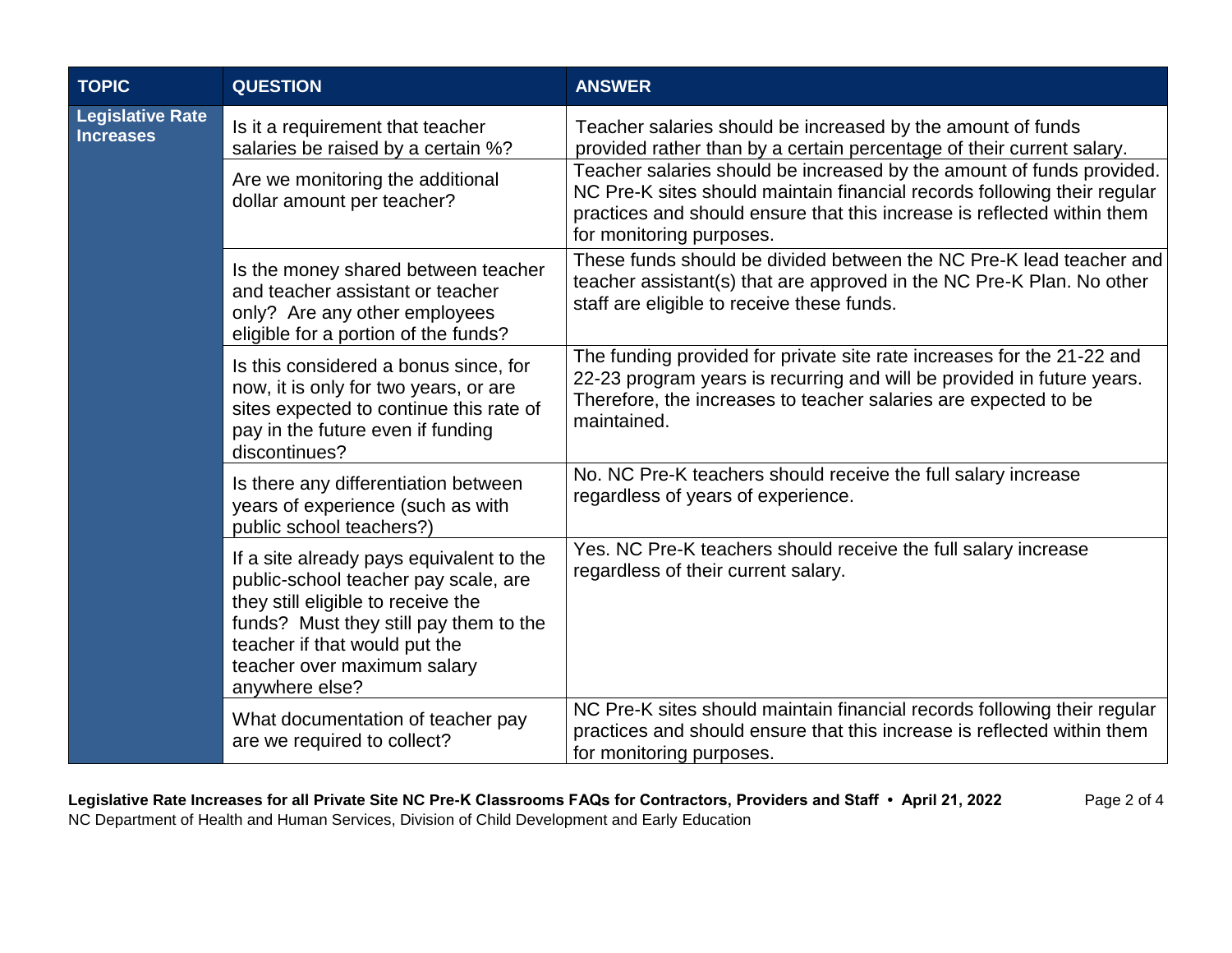| <b>TOPIC</b>                         | <b>QUESTION</b>                                                                                                                                                                                                                                                               | <b>ANSWER</b>                                                                                                                                                                                                                                                                                                                                       |  |  |
|--------------------------------------|-------------------------------------------------------------------------------------------------------------------------------------------------------------------------------------------------------------------------------------------------------------------------------|-----------------------------------------------------------------------------------------------------------------------------------------------------------------------------------------------------------------------------------------------------------------------------------------------------------------------------------------------------|--|--|
| Legislative<br><b>Rate Increases</b> | Can our local committee decide on a<br>parity plan for dispersing these funds?                                                                                                                                                                                                | No. Teacher salaries should be increased by the amount of funds<br>provided regardless of current salary, years of experience, etc.                                                                                                                                                                                                                 |  |  |
|                                      | Is it the intent to increase the salary of<br>the <b>LEAD</b> teacher only - or both<br>teaching staff in each classroom?                                                                                                                                                     | These funds should be divided between the NC Pre-K lead teacher and<br>teacher assistant(s) that are approved in the NC Pre-K Plan.                                                                                                                                                                                                                 |  |  |
|                                      | Will sites receive the additional funds<br>at the beginning of the 2022-2023 year<br>so they can split it up as an increase<br>over the 10 months? Or will they be<br>expected to front the funds for the<br>increase and get a reimbursement<br>towards the end of the year? | Funding for the 2022-2023 private site rate increases will be provided<br>in monthly payments that align with the normal monthly reimbursement<br>schedule.                                                                                                                                                                                         |  |  |
|                                      | In order to meet the needs of the<br>classroom, a provider might employ one<br>lead and 2 or 3 assistant teachers. Are<br>other teachers in the classroom, who<br>are not listed in PLAN, eligible to<br>receive the benefit of a pay increase<br>with these new funds?       | These funds should be divided between the NC Pre-K lead teacher and<br>teacher assistant(s) that are approved in the NC Pre-K Plan. All teacher<br>assistants serving in the classroom should be entered into the NC Pre-<br>K Plan. Please reach out to your NC Pre-K Program Policy Consultant<br>for assistance with updating the NC Pre-K Plan. |  |  |
|                                      | Since the legislation states that the 2%<br>increase should be used to increase<br>salaries, can programs provide bonuses<br>for their teachers for this year? Or does<br>it have to be a raise or salary increase?                                                           | For the 2021-2022 program year, sites may provide funding to teachers<br>as a lump sum or bonus. However, for the 2022-2023 program year,<br>the funding must be provided in the form of a salary increase.                                                                                                                                         |  |  |